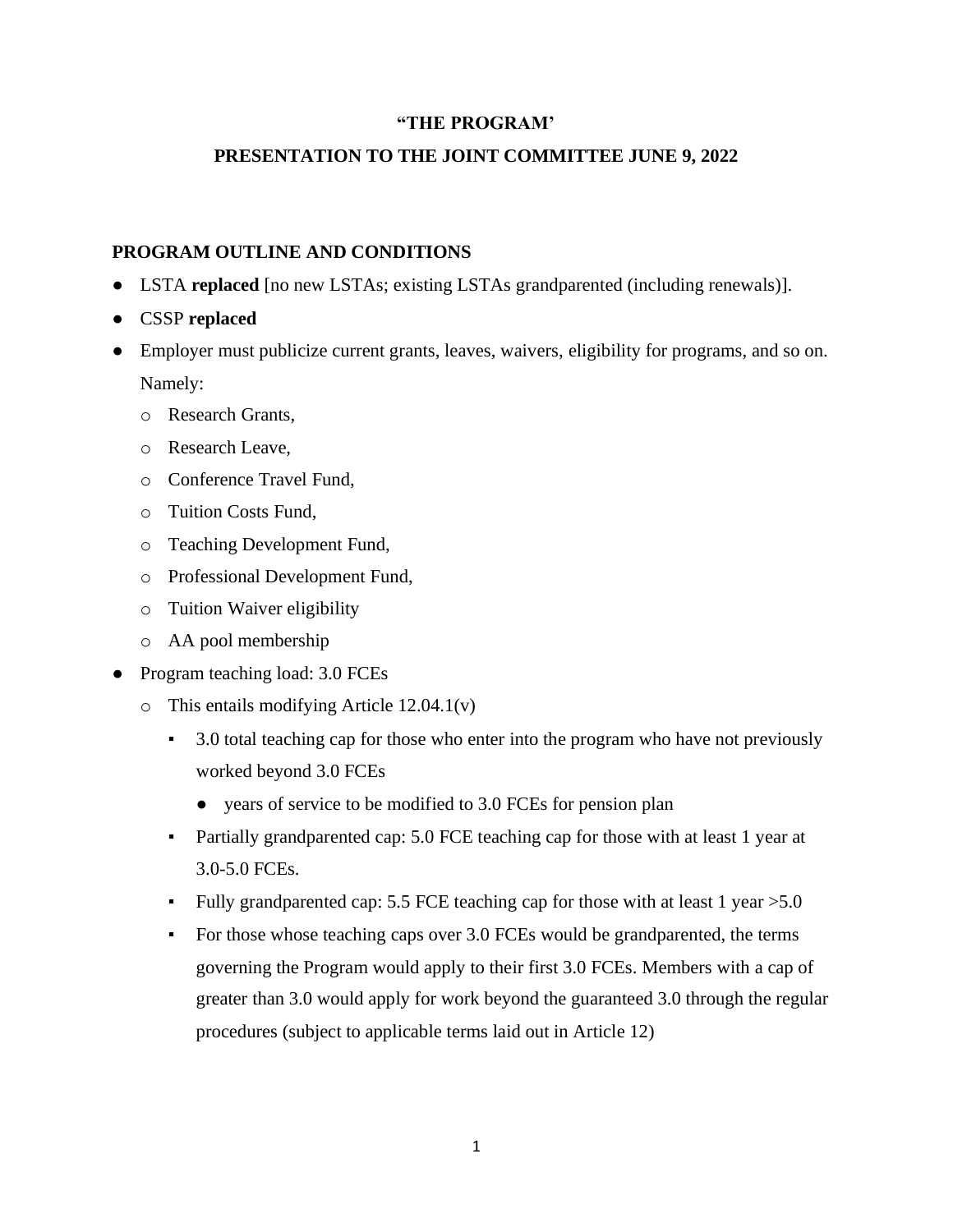#### **PROGRAM ELIGIBILITY**

- Employer shall notify all members in writing by September  $1<sup>st</sup>$  if they are eligible for appointment to the Program beginning the following year
- All members who have taught at an intensity of at least 1.5 FCEs in each of the previous 3 years shall be appointed to the Program upon submission of a blanket application, cover letter, and current CV by no later than January  $31<sup>st</sup>$  for a September  $1<sup>st</sup>$  start. Members of employment equity groups will be eligible for appointment to the Program after 2 consecutive years of a teaching intensity of at least 1.0 FCEs
- Applicants can apply either to the hiring unit or to the Dean / Principal.

### **TERM OF THE PROGRAM AND RENEWALS**

- The program will consist of consecutive 5-year periods.
- Program 5-year terms are renewable by written application
- Applicants shall indicate their interest by email to the Faculty, no later than January 31 of the fifth year of the Program term (e.g. no later than January  $31<sup>st</sup>$ , 2023 for an appointment that expires August  $31<sup>st</sup>$ , 2023). All applications for renewal must also include a current CV.
- Applications for renewal shall not be unreasonably denied.

#### **DEFINED WORKLOAD**

- Program teaching load: 3.0 FCEs in each of the five years of the Program term.
- Those eligible to seek work beyond the 3.0-FCE Program guarantee shall do so in accordance with procedures pertaining to the regular hiring process as laid out in Article 12 of the Unit 2 Collective Agreement; in other words, outside of the Program

## **APPOINTMENTS WITHIN THE PROGRAM**

- All Faculties must make appointments to the Program and Faculties will be responsible for assignment to the various hiring units.
- Article 12.04.1 (i-iv) pertaining to Appointments shall not apply to appointments **within** the Program; the Employer will have discretion in assigning courses by April  $1<sup>st</sup>$  of each year to start the following September  $1<sup>st</sup>$ , in accordance with the equity framework herein proposed.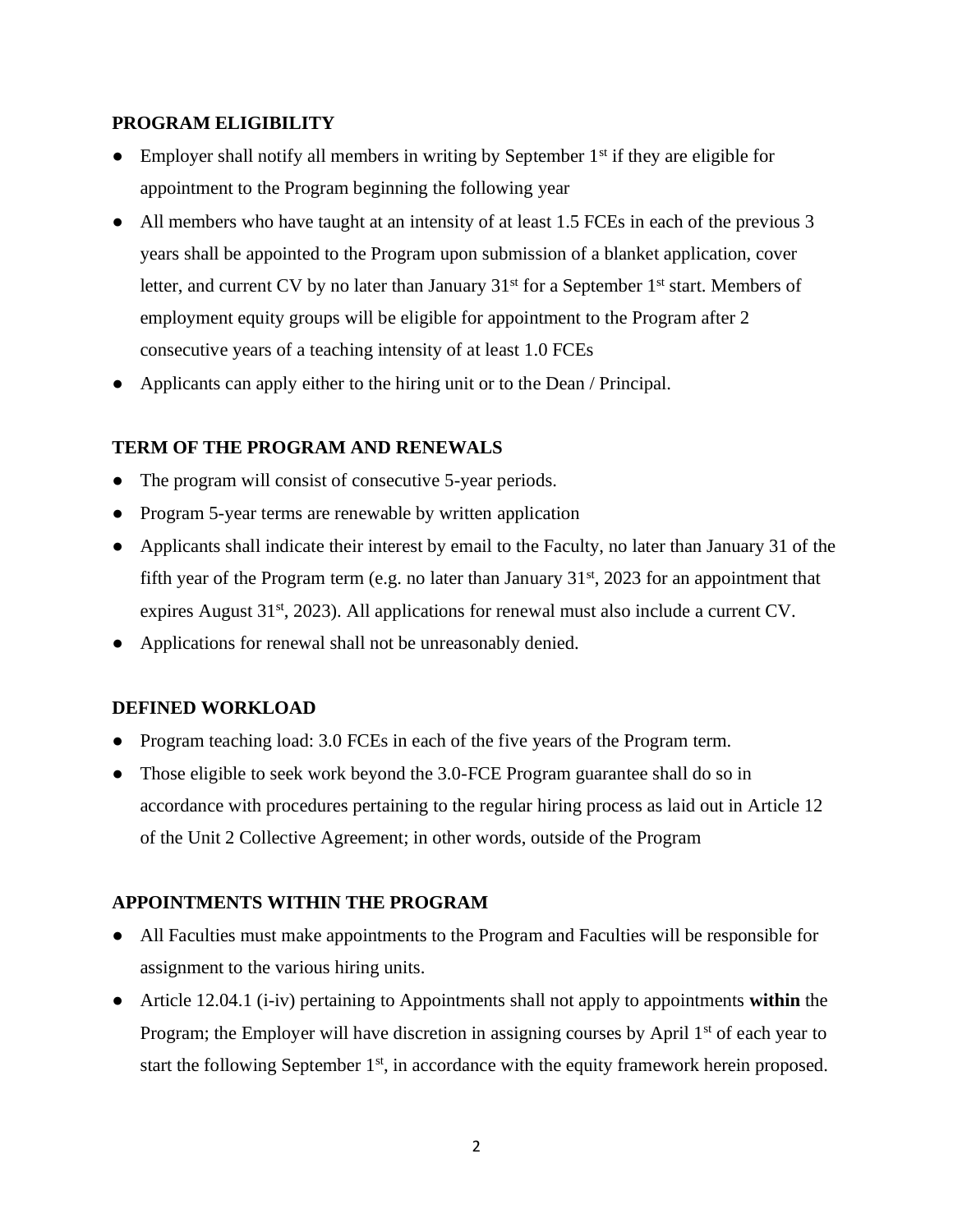#### **APPOINTMENTS WITHIN THE PROGRAM, cont'd**

- In Hiring Units where the Employer has not met FCP (Federal Contractors Program) representational thresholds, applicants belonging to Employment Equity groups will be prioritized for Type 1 assignments, based on course preference, as outlined below.
	- o In hiring units where there are fewer than 45.9% members in the academic unit employed in bargaining unit work who identify as women and there are fewer than 30.9% members in the academic unit employed in bargaining unit work who identify as members of a racialized group, then an applicant who self-identifies as a racialized woman (a woman who is a member of a racialized group) will be prioritized for Type 1 assignments.
	- o If there are no racialized women applicants, then an applicant from the more underrepresented group (a woman or member of a racialized group) will be prioritized for Type 1 assignments.
	- o If there are no applicants who self-identify as a member of either group or the hiring unit has met both underrepresentation thresholds in (1), then an applicant who self-identifies as an Indigenous person or as a person with disabilities will be prioritized for Type 1 assignments.
	- $\circ$  If the hiring unit has met the underrepresentation thresholds in (1) and there are no applicants from the FCP Equity Groups in (3) or there are no applicants from the FCP Equity Groups in (1) and (3), then an applicant who self-Identifies as 2SLGBTQIA**+** will be prioritized for Type 1 assignments.
- Applicants may be cross-appointed between and/or among two or more hiring units in order to fulfil workload obligations.
- On or before May 1<sup>st</sup>, the Employer will advise the Union in writing of:
	- o The names of the persons who will have a Program appointment,
	- o The employment equity status of the applicants who applied in that year,
	- o Successful applicants' teaching assignments for the following contract year.
- On or before May  $1<sup>st</sup>$ , the Employer shall issue a notice on the cupejobs.uit.yorku.ca listing:
	- o The names of the persons who will have a Program appointment during the following contract year
	- o Successful applicants' teaching assignments for the following contract year.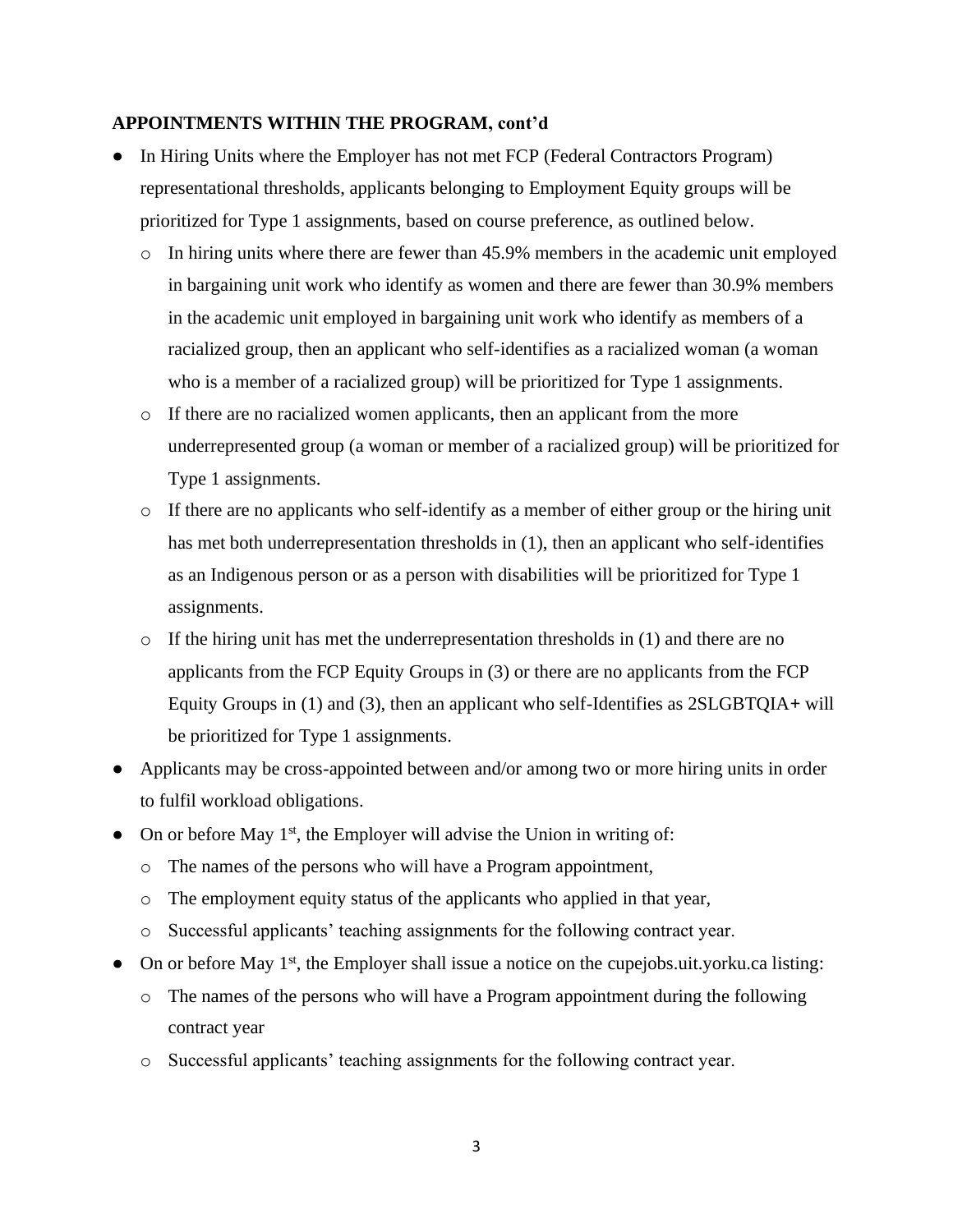## **SKILLS AND QUALIFICATIONS ENHANCEMENT**

#### ● **Professional Development Program (PDP)**

- o This is a structured program intended for Unit 2 members to acquire new skills and develop their pedagogical practice. Workshops and training would be developed through a collaboration between the Union, the Teaching Commons, and TLS.
- o APE
	- Unit 2 members who successfully complete the PDP shall be paid at the rate of 0.5 Type 1 on top of the applicable cap and accrue the equivalent APE
- o Time frame: 1 year
- o Sample topics to be covered:
	- Course Design
	- Hybrid Teaching & Learning
	- Universal Design for Learning
	- **Experiential Learning**
	- **•** Evaluation Techniques

#### **Study Leave for Unit 2 members with Appointment to the Program**

- o After 4 years of service within the Program, members shall be entitled to a their first study leave and may elect one of the following options for their proposed study leave:
	- Option A Two consecutive semesters of leave at a rate of 3.0 FCE pay and the equivalent APE
	- Option B One semester of leave at a rate of 1.5 FCE pay and the equivalent APE
- o Subsequently, members shall be entitled to one study leave per term in the Program to be taken at any time within each term.
- o Study leave may be preceded by a non-teaching semester for a total of up to four consecutive semesters of leave.
- o Three full semesters must elapse between the end of one study leave and the beginning of the next study leave, during which time members are required to teach two consecutive semesters.
- o During the study leave, members would receive all the benefits that they would otherwise receive if they were teaching.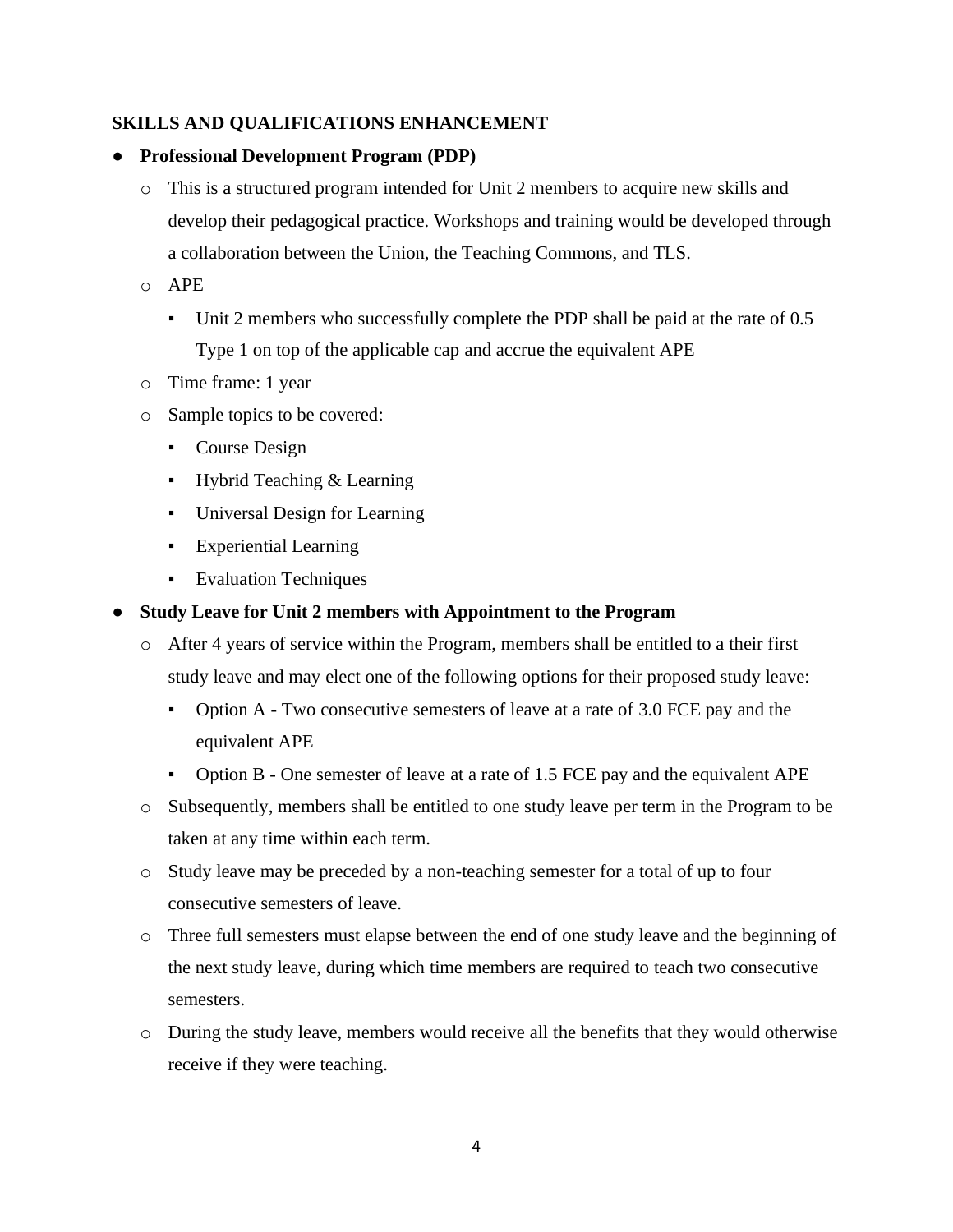### **SKILLS AND QUALIFICATIONS ENHANCEMENT, cont'd**

### ● **Mentorship Program**

- o Mentors selected from among Unit 2 members who have received Continuing Appointment and who self-identify as BIPOC, disabled and/or 2SLGBTQIA+.
- o Mentors must receive appropriate training on University resources and CUPE 3903 CA provisions, and be made knowledgeable of the Employer's evaluations, promotions and tenure process.
- o Mentors shall be paired with appropriate mentees based on areas of teaching/research expertise, professional development goals, and compatibility.
- o Unit 2 members who serve on the Mentorship Program for at least 2 terms shall receive a \$500 stipend for their participation in the training program and a \$250 stipend per mentee to offset the cost of lunch/dinner meetings throughout the year. Unit 2 members who serve on the Mentorship Program shall accrue 0.5 FCEs for every 1 year of service as Mentors.
- o All early career CUPE 3903 Unit 2 members belonging to one or more Employment Equity Groups shall be eligible to participate as a mentee in the Mentorship Program.

## **RETIREMENT AND POST-RETIREMENT**

- Revise TCA:
	- o TCA eligibility would be granted after any complete five-year term of the Program regardless of years-of-service.
	- o Members may also enter into the TCA under current provisions without waiting until the end of their term in the Program
- Modify Article 15.27 concerning Post-Retirement Benefits
	- o Add additional money to fund; fund to be indexed
	- o Enrollment would be automatic upon retirement
- Modify Article 10.10 concerning Pensions
	- o Appointees to the Program who are not already enrolled in the pension plan would be automatically enrolled.
	- o 3.0 FCEs shall be equal to 1 year of service for the purposes of calculating the pension
- Accessibility of Post-Retirement Programs & Benefits